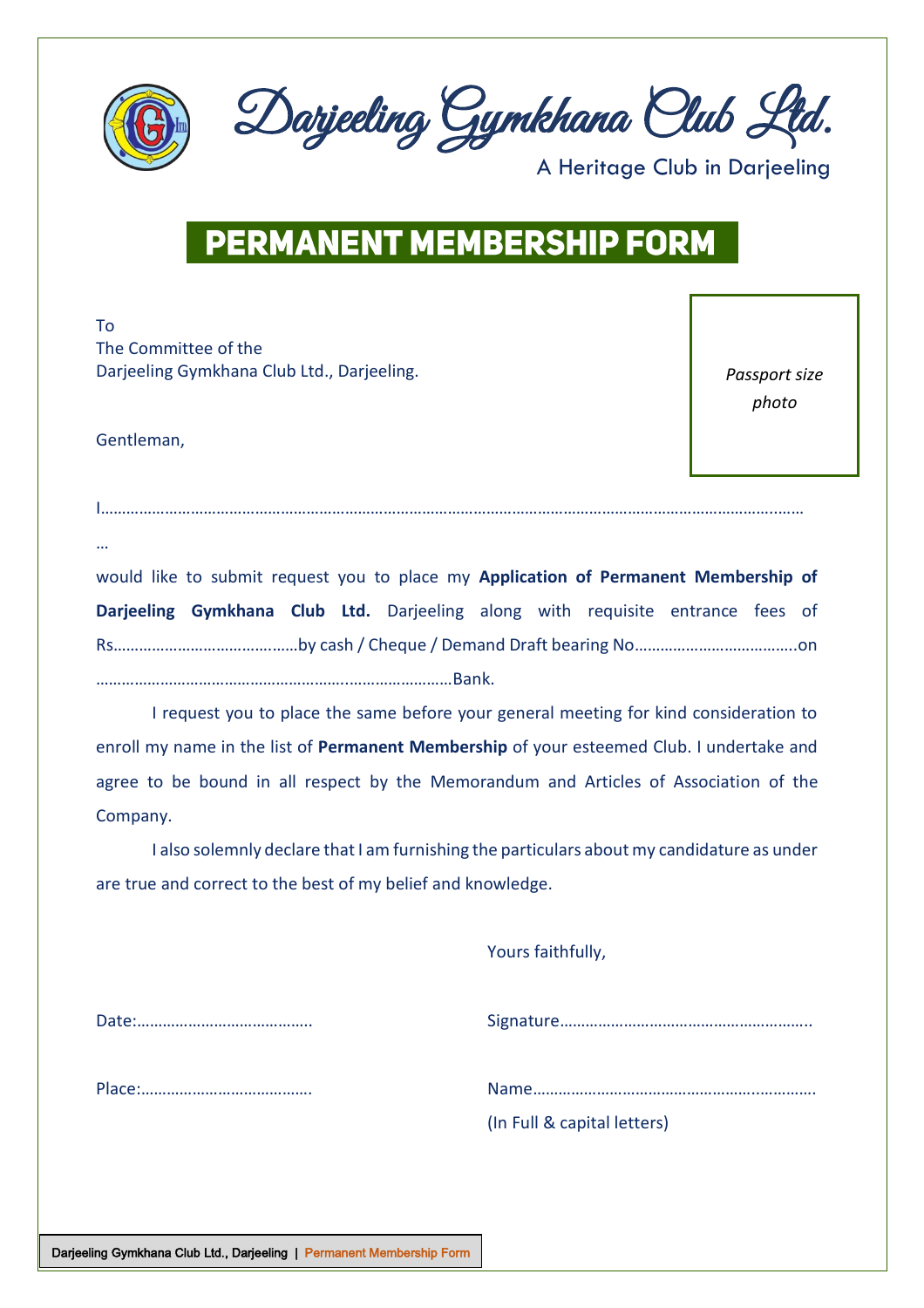# **APPLICANT'S PERSONAL DETAILS**

| <b>Applicant's Name</b><br>(Surname First) |                                 |
|--------------------------------------------|---------------------------------|
| Nationality                                |                                 |
| Date of Birth                              | <b>Blood Group</b><br><b>Rh</b> |
| Father's Name                              |                                 |
| Address<br>(Residential)                   |                                 |
| Address<br>(Correspondence)                |                                 |
| Profession /<br>Occupation                 |                                 |
| Name of the<br>Institution / Firm          |                                 |
| Contact:                                   | Landline<br>Mobile              |
| Email                                      |                                 |
| Identification<br><b>Marks</b>             |                                 |
| Banker(s)                                  |                                 |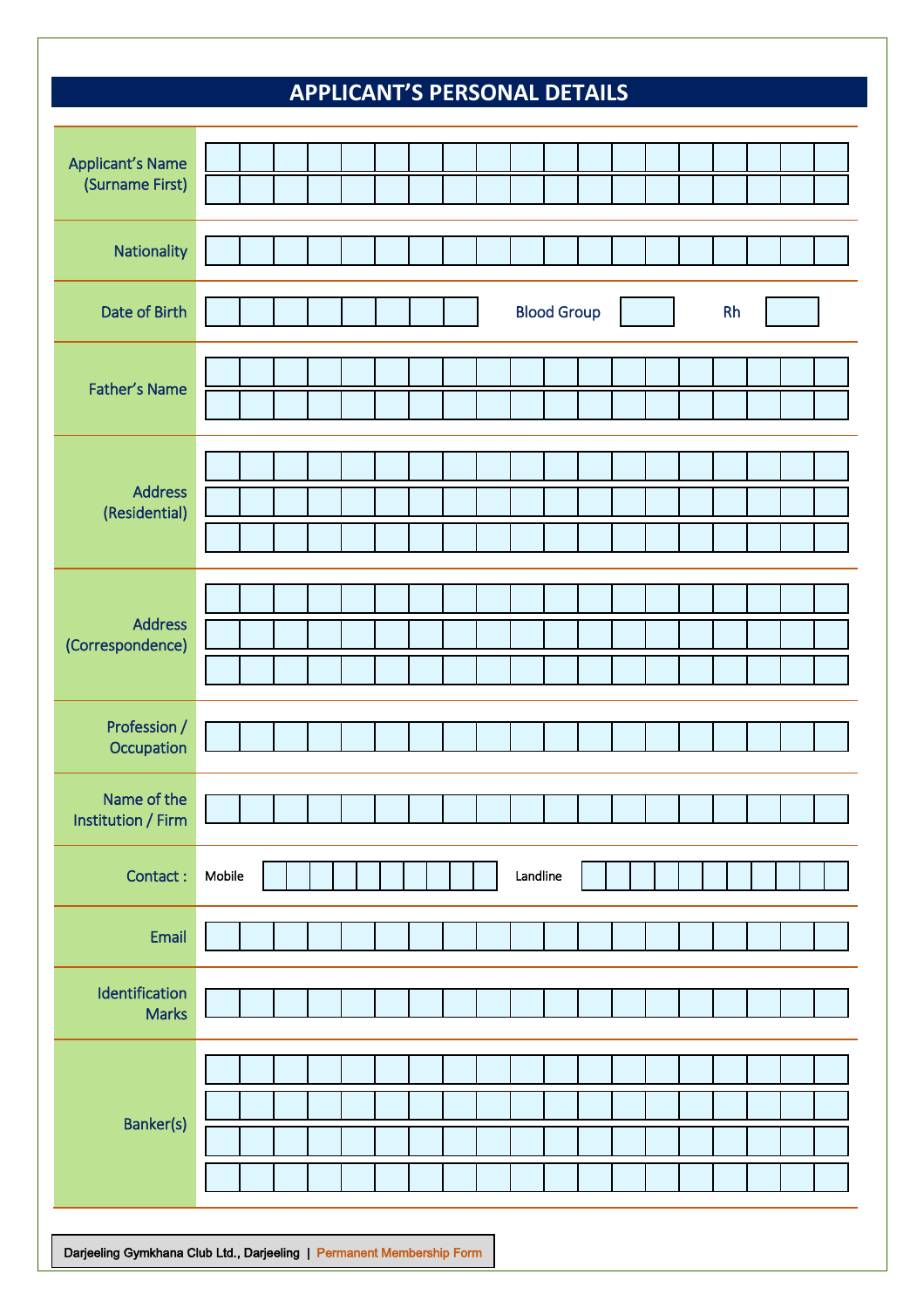# **OTHER DETAILS**

### **Associated with any other Clubs :** Yes □ No □

If Yes Please furnish the details below

| SI. | <b>Name of the Club with address</b> | <b>Membership No.</b> | <b>Associated since</b> |
|-----|--------------------------------------|-----------------------|-------------------------|
|     |                                      |                       |                         |
|     |                                      |                       |                         |
|     |                                      |                       |                         |
|     |                                      |                       |                         |

#### **Particulars of family members:**

| SI. | <b>Name</b> | <b>Sex</b> | <b>Date of Birth</b> | <b>Relationship with the</b><br>Applicant |
|-----|-------------|------------|----------------------|-------------------------------------------|
|     |             |            |                      |                                           |
|     |             |            |                      |                                           |
|     |             |            |                      |                                           |
|     |             |            |                      |                                           |
|     |             |            |                      |                                           |

## **DECLARATION OF THE PROPOSER**

I………………………………………………………………………….…………………………...…a Permanent Member of Darjeeling Gymkhana Club Ltd., Darjeeling declare that Mr. / Mrs. / Miss……………………………………………………………………………………. is known to me for the last………………………………………years, hence, I propose his name in the Register of Permanent Membership of Darjeeling Gymkhana Club Ltd., Darjeeling.

# **DECLARATION OF THE SECONDER**

| Darjeeling Gymkhana Club Ltd., Darjeeling declare that                       |
|------------------------------------------------------------------------------|
|                                                                              |
|                                                                              |
|                                                                              |
|                                                                              |
|                                                                              |
| a aline Organisano Olub I Ad., Designificant i Dessegnent Massic schin Forma |

Darjeeling Gymkhana Club Ltd., Darjeeling | Permanent Membership Form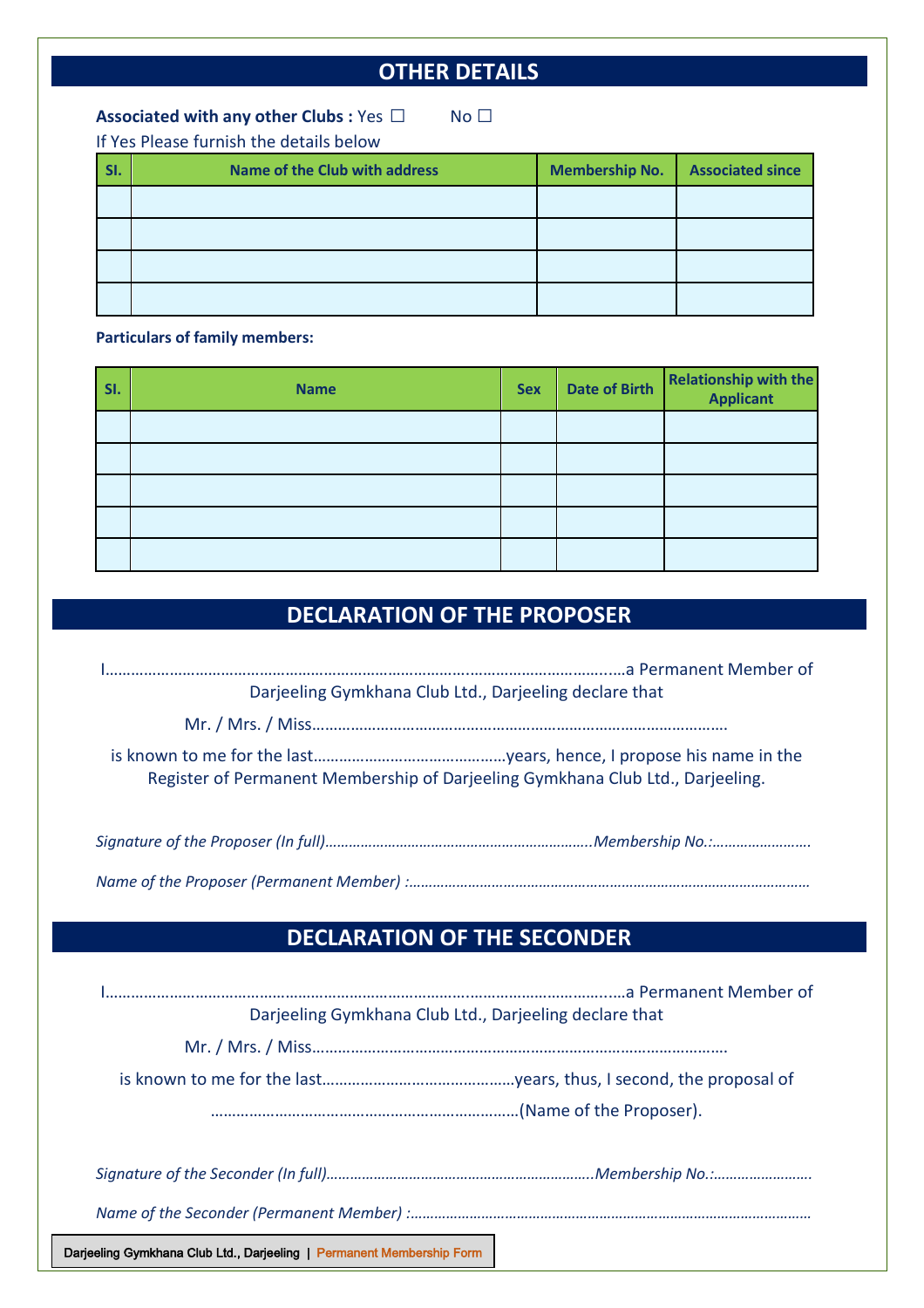### **FEES and SUBSCRIPTION**

**ENTRANCE FEE: A Permanent Member shall on election pay an Entrance Fee as under:**

i). A Member who is ordinarily resident of Darjeeling or of the Darjeeling District: **₹** 2,00,000/-+ admissible taxes.

ii) A Member who is ordinarily not resident of Darjeeling or of the Darjeeling District: **₹** 5,00,000/- + admissible taxes.

iii) Immediate dependent members own Son's & Daughter's: **₹** 75,000/- (For District/ Station Members). + admissible taxes.

iv) Immediate dependent member like members own Son/s & Daughter/s: **₹** 3,00,000/- (For Out of District Members). + admissible taxes.

v) In case of families a further **₹** 15,000/-+ admissible taxes for each additional Member shall be payable in both the above cases.

vi) Security Deposit of **₹** 20,000/- shall be deposited along with the Entrance fee.

| <b>SUBSCRIPTIONS:</b>                                    |                                                                                                                                                                   |                                                                                                                              |                                                                                                                             |                                                                                                                                |
|----------------------------------------------------------|-------------------------------------------------------------------------------------------------------------------------------------------------------------------|------------------------------------------------------------------------------------------------------------------------------|-----------------------------------------------------------------------------------------------------------------------------|--------------------------------------------------------------------------------------------------------------------------------|
| <b>MEMBER TYPE</b>                                       | <b>For all Resident</b><br><b>Members</b><br>(those resident<br>within local<br>cantonment or<br><b>Municipal</b><br><b>Limits and all</b><br>district<br>members | For all non-<br>resident<br>members<br>(those living<br>outside the<br><b>local</b><br>cantonment or<br>municipal<br>limits) | <b>For all resident</b><br>permanent<br>members<br>(those resident<br>within local<br>cantonment or<br>municipal<br>limits) | For all<br>members<br>resident in<br>the civil<br>district or<br><b>Darjeeling</b><br>Hills i.e.<br><b>District</b><br>members |
|                                                          | <b>Annual Subscription</b>                                                                                                                                        |                                                                                                                              | <b>Monthly Subscription</b>                                                                                                 |                                                                                                                                |
| 1                                                        | 2(a)                                                                                                                                                              | 2(b)                                                                                                                         | 3                                                                                                                           | 4                                                                                                                              |
| a. Single Member                                         | <b>Nil</b>                                                                                                                                                        | ₹5,000/-                                                                                                                     | ₹750/-                                                                                                                      | ₹ 300/-                                                                                                                        |
| <b>b.</b> First Additional<br>Member of family           | <b>Nil</b>                                                                                                                                                        | ₹1,000/-                                                                                                                     | ₹ 100/-                                                                                                                     | ₹ 100/-                                                                                                                        |
| c. For each subsequent<br>Member of family &<br>children | <b>Nil</b>                                                                                                                                                        | ₹1,000/-                                                                                                                     | ₹ 100/-                                                                                                                     | ₹ 100/-                                                                                                                        |
| d. For Senior<br>Permanent Member                        | ₹ 300/-                                                                                                                                                           | ₹100/-                                                                                                                       | <b>Nil</b>                                                                                                                  | <b>Nil</b>                                                                                                                     |
| e. For Special Member                                    | <b>Nil</b>                                                                                                                                                        | <b>Nil</b>                                                                                                                   | ₹1,000/-                                                                                                                    | <b>Nil</b>                                                                                                                     |

|    | The bill(s) will be levied upon with admissible taxes (18% GST)                                                                         |
|----|-----------------------------------------------------------------------------------------------------------------------------------------|
|    | Documents to be submitted along with the application form:                                                                              |
| 1. | Two nos. of recent passport size photographs (for self and spouse)                                                                      |
| 2. | Self-attested photocopy of Date of Birth Certificate.                                                                                   |
| 3. | Self-attested photocopy of EPIC (Voter's ID)/ Residential Certificate/ PAN Card/driving License if<br>any.                              |
| 4. | Demand Draft / A/c Payee Cheque to the amount of Rs. 2,50,000 / Rs. 3,50,000 in favour of<br>Darjeeling Gymkhana Club Ltd., Darjeeling. |